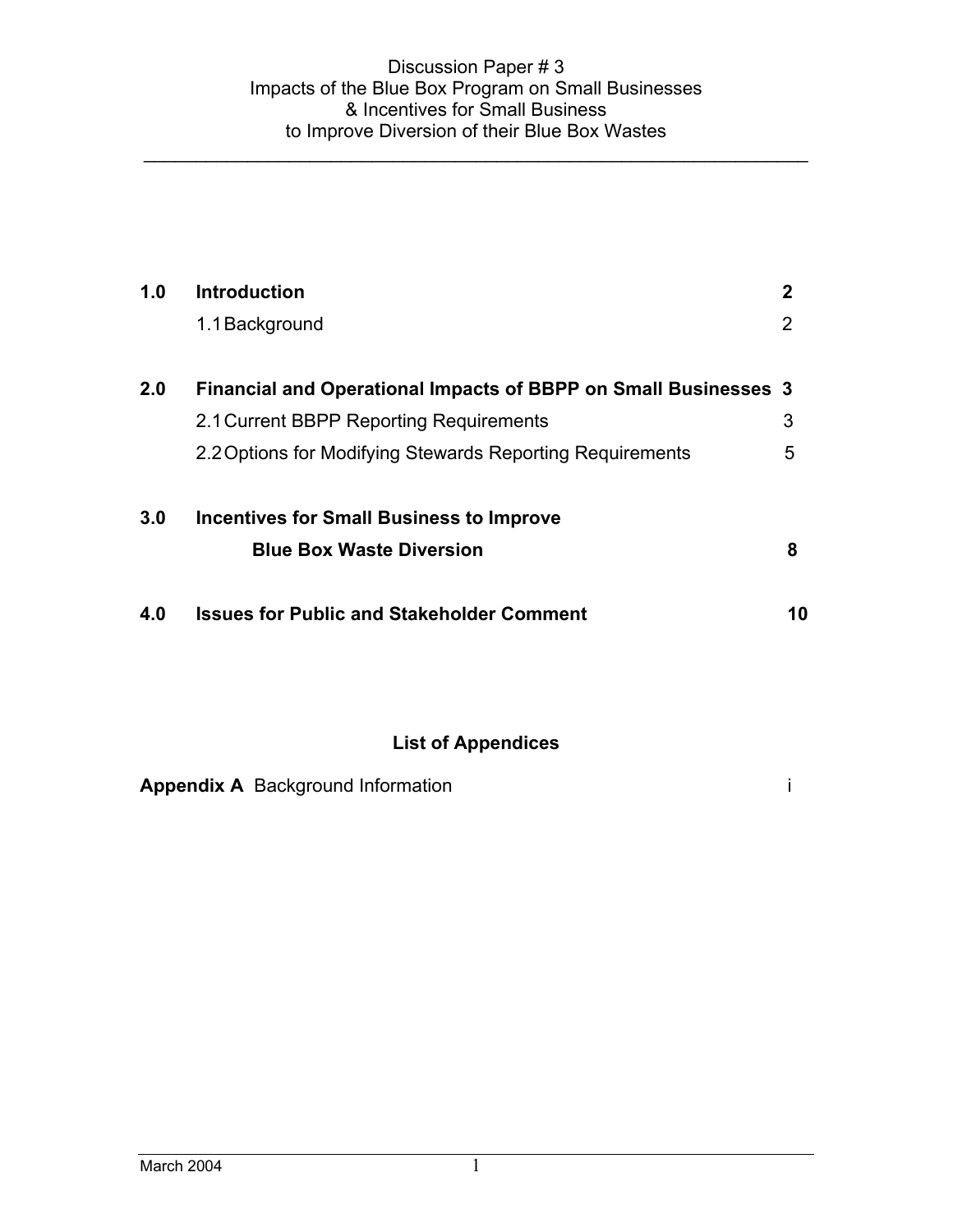# **1.0 Introduction**

This Discussion Paper has been prepared by Waste Diversion Ontario (WDO) in co-operation with Stewardship Ontario. The Paper is intended to highlight issues and provoke discussions at the consultation workshops and solicit comments through written submissions. Given time constraints with the Minister's request, the Paper has not been prepared to set out exhaustive lists of options nor has the paper been comprehensively supported with research data.

Earlier drafts of this Paper have been reviewed by the WDO's Municipal-Industry Programs and Municipal Affairs Committees and Stewardship Ontario's Material Supplier Advisory Group, although each group had limited time for review.

# **1.1 Background**

On December 22, 2003, Minister Dombrowsky informed Waste Diversion Ontario that she had approved the Blue Box Program Plan (BBPP). In her letter, the Minister requested that WDO propose "new measures and enhancements to existing measures that will allow the Blue Box system to divert at least 60% of Blue Box wastes by 2008". Among other detailed program requirements, she asked WDO to:

- 1) Undertake analysis of the financial and operational impacts of the Blue Box Program Plan on the small business community; and
- 2) Consider incentives for small business to improve diversion of their Blue Box Waste in order to reduce their cost.

There are a number of definitions of what constitutes a small business. The Canadian government deems a small business as being fewer than 100 employees and Revenue Canada often uses \$5 million in revenue as the basis. The Ontario government's capital tax threshold is set at \$5 million taxable capital. Under the BBPP the key factor is whether an organization sells or distributes 15 tonnes of more of designated Blue Box Waste.

There is no correlation between revenues and generation of designated Blue Box Waste. Companies with hundreds of millions in sales could be exempt from paying fees under the BBPP because they generate less than 15 tonnes of obligated materials. Alternatively, a company with sales of between \$2 and \$5 million could generate more than 15 tonnes of Blue Box Waste and therefore be considered a steward under the BBPP. For the purposes of this Discussion Paper, a small business steward is defined as a company that has sales greater than \$2 million and generates 15 tonnes or more of Blue Box Waste per year.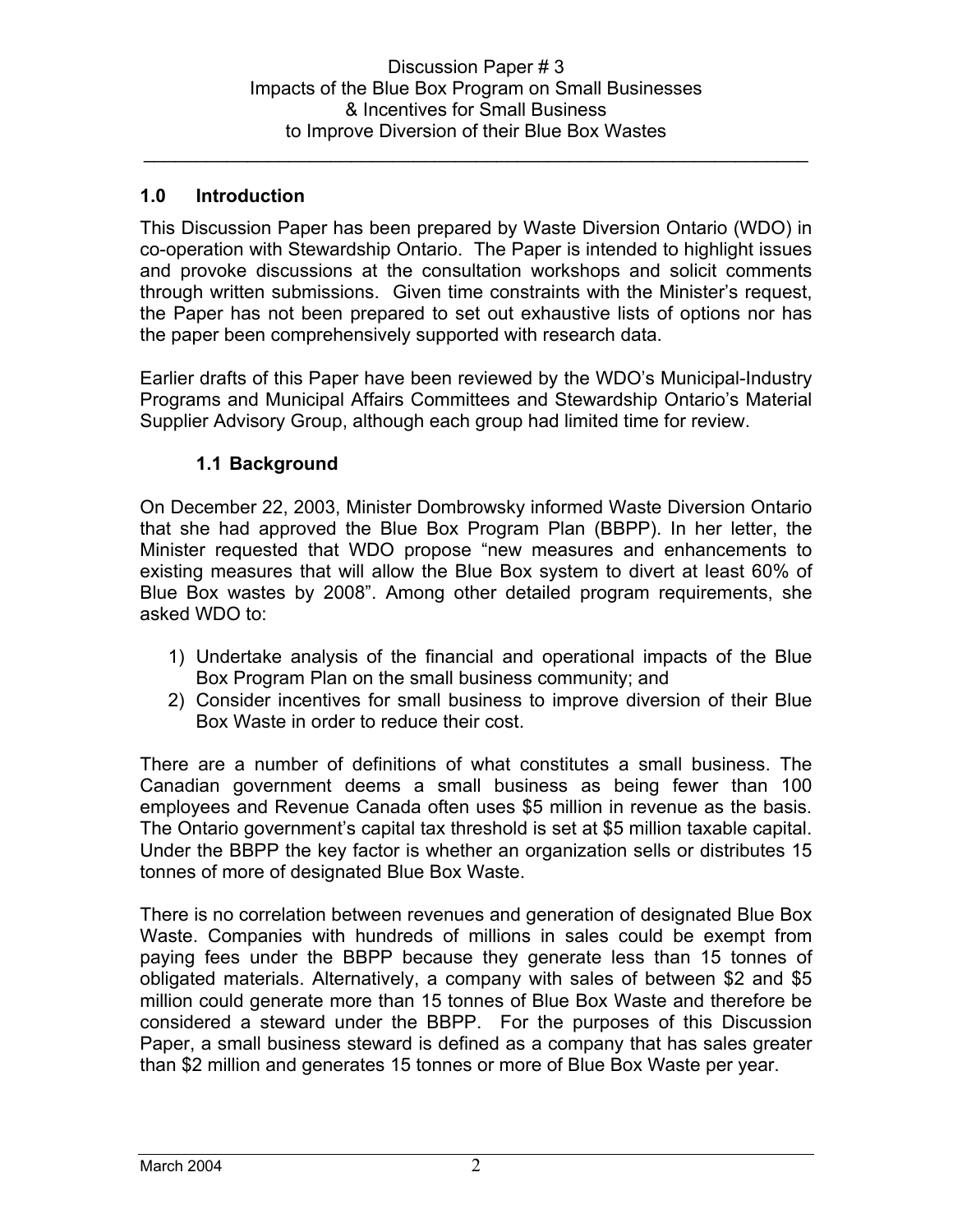# **2.0 Financial and Operational Impacts of BBPP on Small Businesses**

With the Minister's approval and signing of Ontario Regulation 272/02, the Blue Box Program Plan is now law. The Plan requires stewards of designated Blue Box Waste to:

- register with Stewardship Ontario,
- file a report on the quantities of Blue Box Waste sold or distributed in Ontario in calendar 2002; and
- pay fees associated with the amounts shown in the report.

Stewards are defined as brand owners or first importers of products and printed paper that result in Blue Box Waste. Blue Box Waste is defined as printed materials and packaging that are made of paper, metal, glass, plastics, textiles or any combination of these and that make their way into municipal waste management systems. For further clarification, the steward is required to report on all packaging and printed materials that are primarily destined for consumers and Ontario households and therefore managed by municipal waste management systems. This includes consumer packaging and printed material sold through all distribution channels that may subsequently find its way into the municipal waste stream such as from convenience, retail and take-out food service.

The amount of time required, and therefore costs incurred, by a small business to register with Stewardship Ontario and file a report on the quantities of Blue Box Waste sold or distributed in 2002 are difficult to predict. Some businesses are reporting that the registration process is straightforward and the compilation of data to file a report will require minimal time, given their internal information management systems. Other businesses are suggesting that some time will be required to compile the necessary data.

It is likely that the time required by any given small business will be dictated by the degree to which their 2002 sales and distribution data are readily accessible in an electronic format that supports analysis or interpretation for the purposes of identifying and quantifying Blue Box Waste. As the methods used by small businesses to manage their sales information vary dramatically, the financial and operational impacts of the Blue Box Program Plan on any individual company, or even on sectors, is difficult to estimate.

# **2.1 Current BBPP Reporting Requirements**

There are three questions that potential stewards, including small businesses in Ontario, must answer to determine if they are stewards under the BBPP: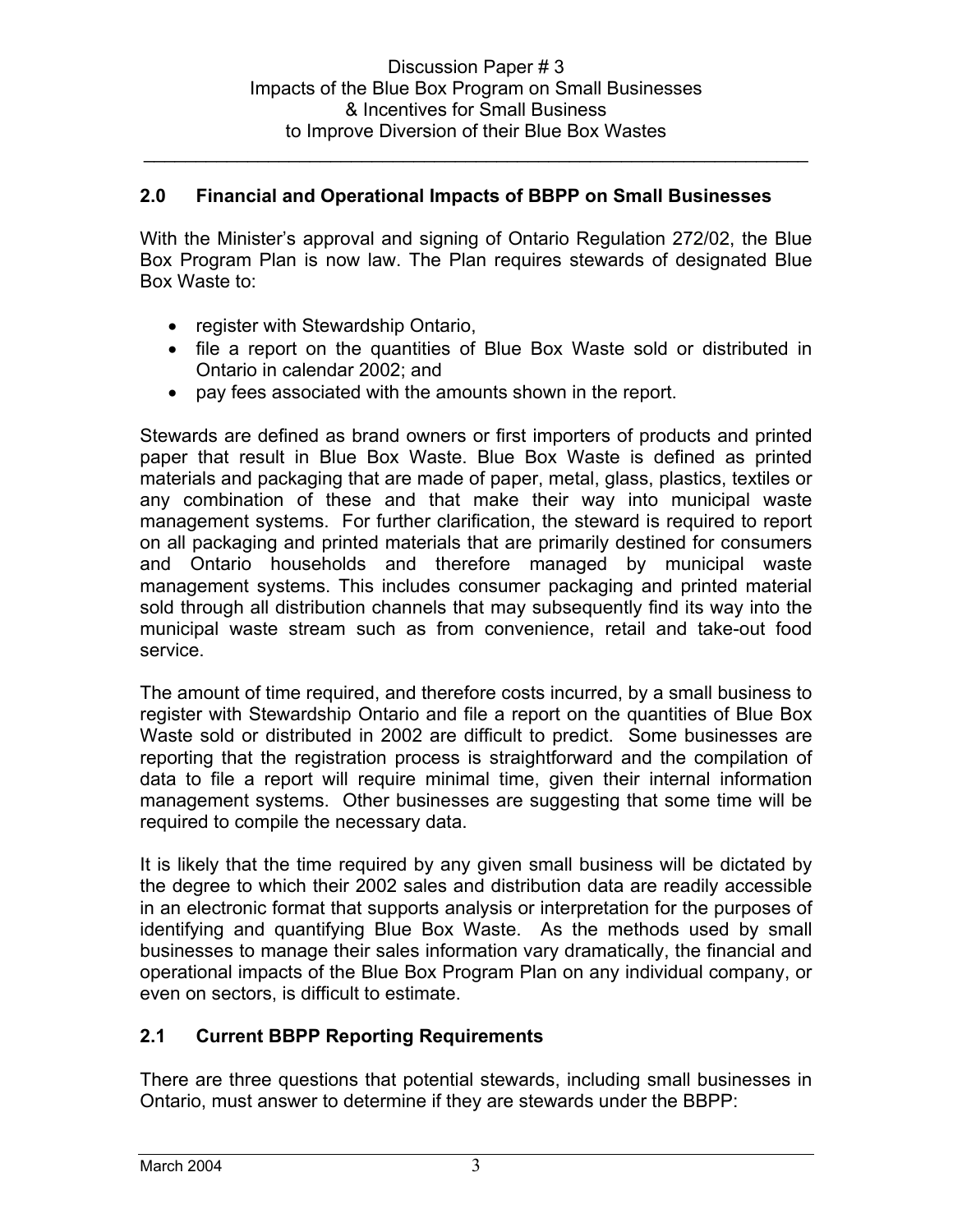#### Discussion Paper # 3 Impacts of the Blue Box Program on Small Businesses & Incentives for Small Business to Improve Diversion of their Blue Box Wastes

\_\_\_\_\_\_\_\_\_\_\_\_\_\_\_\_\_\_\_\_\_\_\_\_\_\_\_\_\_\_\_\_\_\_\_\_\_\_\_\_\_\_\_\_\_\_\_\_\_\_\_\_\_\_\_\_\_\_\_\_\_\_\_\_

| Questions |                                                                                                                                                                                        | No                                                                                                                                                                                               | Yes                                                                   |
|-----------|----------------------------------------------------------------------------------------------------------------------------------------------------------------------------------------|--------------------------------------------------------------------------------------------------------------------------------------------------------------------------------------------------|-----------------------------------------------------------------------|
| 1)        | Do I generate<br>designated Blue Box<br>Waste?                                                                                                                                         | Exempt from obligations as<br>they are not a steward of<br>designated Blue Box<br>Waste, Online button allows<br>for quick declaration.                                                          | Proceed to next question                                              |
| 2)        | Did I have sales in<br>Ontario in 2002 of \$2<br>million or greater?<br>Note: In a retail context,<br>\$2 million cost of goods<br>purchased from vendors<br>is the relevant threshold | Exempt from obligations to<br>Stewardship Ontario as<br>they were below de minimis<br>threshold of \$2 million of<br>sales in Ontario in 2002.<br>Online button allows for<br>quick declaration. | Required to register with<br>Stewardship Ontario and<br>file a report |
| 3)        | Did I generate greater<br>than 15 tonnes of<br>designated Blue Box<br>waste in 2002? $1$                                                                                               | Exempted from financial<br>obligations in 2004 as they<br>were below 15 tonne de<br><i>minimis</i> threshold                                                                                     | Obligated to contribute as a<br>steward in 2004                       |

Stewardship Ontario will be releasing a quick assessment guide that will assist companies in assessing whether they may generate less than 15 tonnes of Blue Box Waste.

Stewardship Ontario has made provision through the pre-registration process to allow companies to click on a button on the web site to address questions one and two above. If the answer to either question is "No" the respondent receives an immediate reply that they are not obligated, with the caution that Stewardship Ontario retains the right to contact them to confirm the basis for this submission or if it is subsequently determined that an error has been made.

The operational time and cost incurred by any individual business to go through these steps is difficult to estimate. In many instances, the process of determining if you are obligated may only take a few minutes. In other instances, the process could take several hours or days if the person needs to review the posted Guidebooks assemble data on their business from internal sources or contact Stewardship Ontario directly through email and/or the telephone call centre.

 $\overline{a}$ 

<sup>&</sup>lt;sup>1</sup> For non-commercial organizations, the *de minimis* threshold is based on 15 tonnes of Blue Box Waste.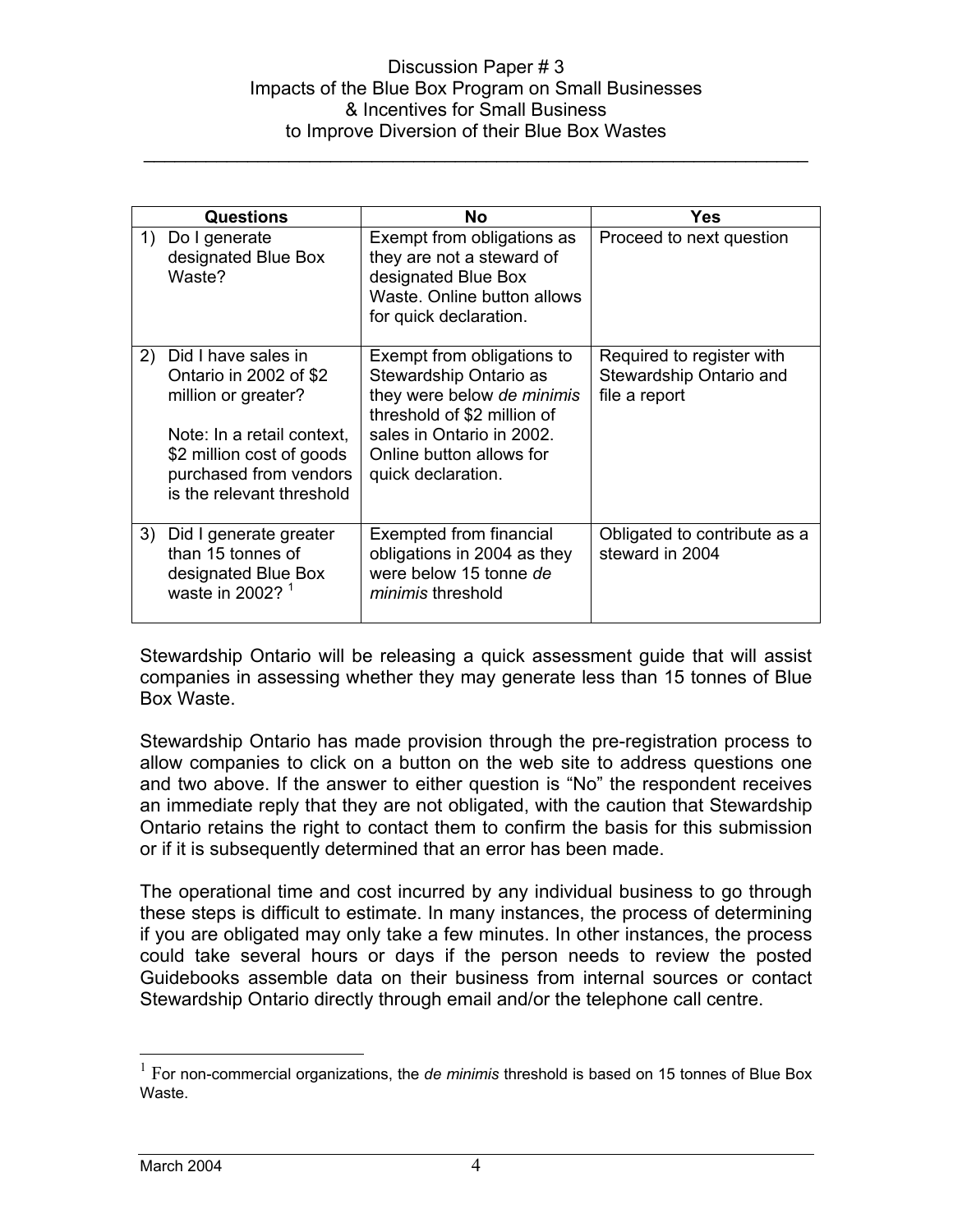Stewardship Ontario has also developed for use in the first reporting year a sectoral calculator that allows obligated companies to input dollar sales information rather than measure actual Blue Box Waste generation. The sectoral calculator converts the dollar sales figures to an estimate of kilograms of packaging generated. The projected weights are then used to calculate total fees owing for the estimated Blue Box Waste generation. The approach will be allowed for the first reporting year, however, it does provide a relatively quick and low cost option for selected small business sectors.

In summary:

- the \$2 million *de minimis* threshold determines if a small business has to *register and file a report* with Stewardship Ontario
- the second *de minimis* threshold of 15 tonnes determines if a steward has *to pay fees* in 2004

If a steward exceeds both *de minimis* levels of over \$2 million in sales and 15 tonnes of designated Blue Box Waste, then material specific levies apply to all stewards equally. The total fees due from the company are calculated by multiplying the total weight of printed paper and packaging for each material type, by the material specific rates published by Stewardship Ontario.

# **2.2 Options for Modifying Stewards Reporting Requirements**

Stewardship Ontario welcomes proposals for modifying these reporting requirements that will:

- reduce the burden on stewards (or potential stewards) for reporting;
- reduce the administrative costs to reporting companies and to Stewardship Ontario;
- promote a level playing field for all stewards.

In order to facilitate discussion of alternative options, the following sets out potential alternative options that have been identified by Stewardship Ontario staff. We welcome your comments on these or the submission of other alternative options that you may want to identify.

*Any changes to existing reporting procedures will require the approval of the Stewardship Ontario Board before they can be implemented. It should also be noted that if any of the proposed changes are considered substantive changes to the rules, they will also have to be approved by WDO and the Minister (as per the Blue Box Program Plan).*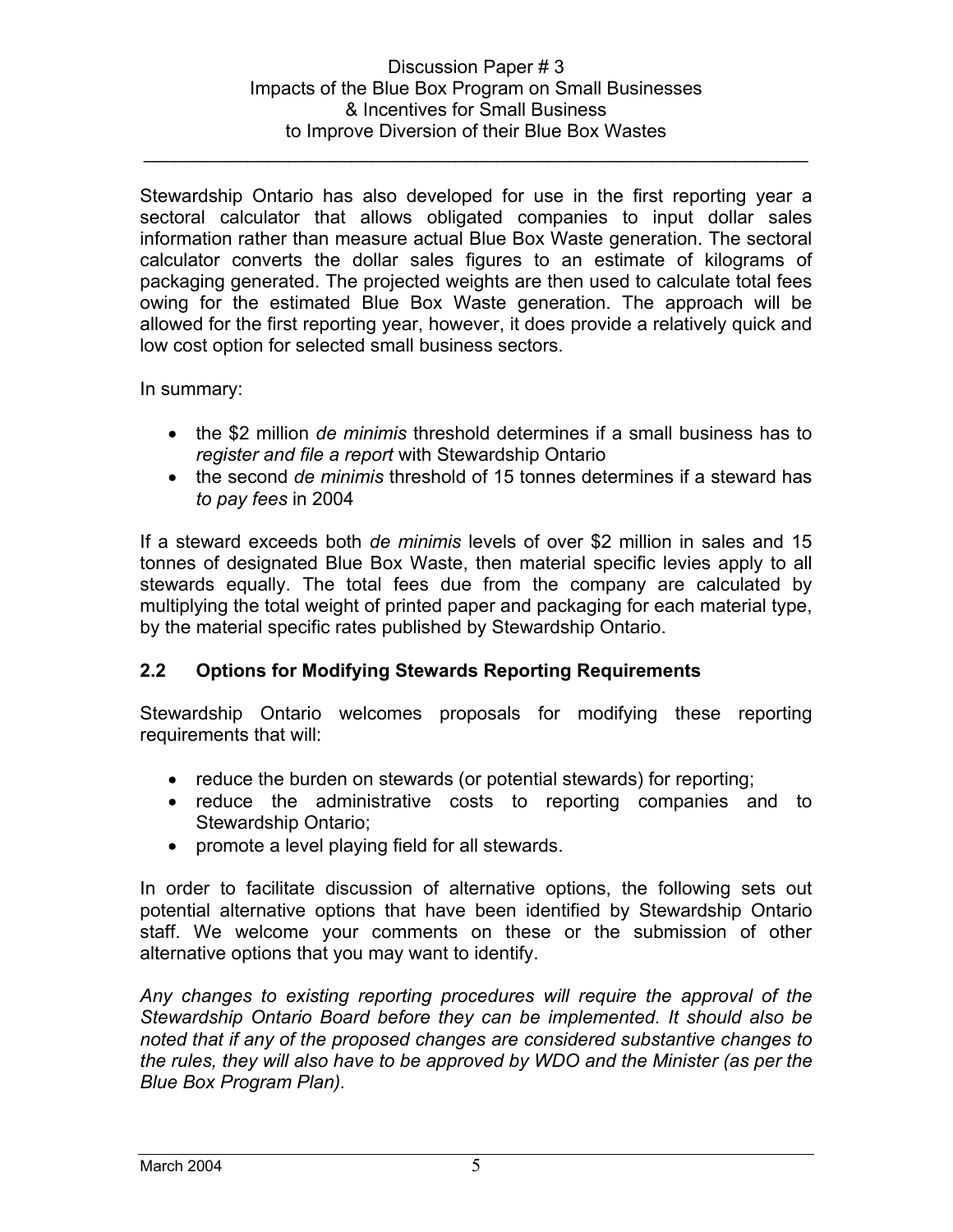# *Option 1 – A Simplified Declaration Form for Small Businesses*

Under this approach, year one data submitted could be used to establish future reporting bands on the basis of weight reported by material type. For example, there may be large numbers of stewards that report an obligation for printed paper material only. In subsequent years, this initial generation report for defined small businesses could be adjusted on the basis of appropriate factors (e.g. cost of living increase, increases in Stewardship Ontario payments to municipalities, the percentage annual increase in total reported tonnes from all stewards etc.). Subsequent invoices to the small business steward would indicate the weights reported by the company in the previous year, the adjustment factor and the new levy rates. The small business steward would then have the option of accepting and paying the fees as invoiced or filing a new report based upon actual company data for that year. This type of approach would require a review and declaration process to ensure that where significant increases in Blue Box Waste generation do occur (e.g. company growth, packaging changes, mergers and acquisitions etc.) the increases can be accounted for.

# *Option 2 – A Simplified Unit Based Declaration Form*

A variation on Option 1 would involve having stewards report on the units of products sold or distributed by the company, together with the weight of accompanying packaging and printed paper. This would allow Stewardship Ontario to calculate average unit weights for these products. In subsequent years the simplified declaration would ask companies to update their unit sales data which would then be used to calculate estimates of Blue Box Wastes.

# *Option 3 - Use Small Business Data Report for More than One Year*

Establish rules by which registered stewards would be grouped by selected categories such as tonnage of Blue Box Waste generated. Stewards in the smallest category would only be required to file detailed reports every second or third year as the basis for determining annual fees due. These groupings could also be staggered (i.e. split into 2 or 3 groups) with only a percentage of companies, but not all, filing reports each year. This type of approach would require a review and declaration process to ensure that where significant increases in Blue Box Waste generation do occur (e.g. company growth, packaging changes, mergers and acquisitions etc.) the increases can be accounted for. This approach would reduce filing requirements and reduce administration cost for both stewards and Stewardship Ontario.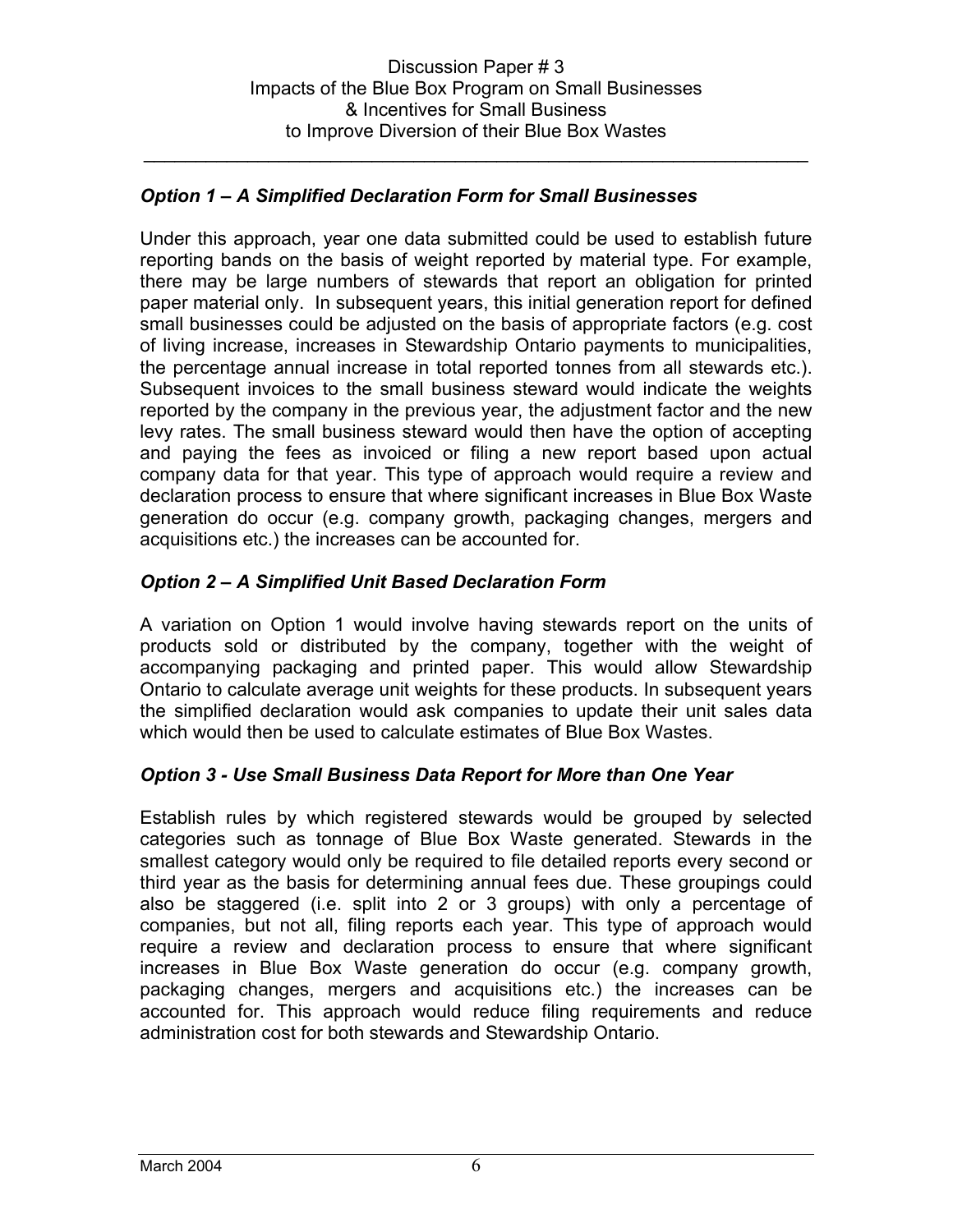### *Option 4 - Graduated Flat Fees within Categories*

Under this option, stewards within defined categories would be assessed flat rates on an incremental basis. The categories could be based on total dollar sales or generation bands of designated Blue Box Waste.

This approach would require that fees be established for categories of stewards based on banded categories of sales or Blue Box Waste generation. The fee for each category would be set for the steward, thereby giving them greater cost certainty. Stewardship Ontario would benefit by eliminating the need to review detailed reports from stewards that were within the banded categories.

### *Option 5 - Adjust De Minimis Thresholds*

After this first reporting year, Stewardship Ontario will be in a much better position to evaluate and analyze actual Blue Box Waste generation data provided by stewards and the impact of the current *de minimis* threshold process. Options for adjusting the thresholds could include:

- Adjusting the \$2 million sales *de minimis* exemption only;
- Adjusting the 15 tonnes of Blue Box Waste exemption only; or
- Adjusting both exemption levels together.

Stewardship Ontario will not have data identifying the number of companies in Ontario that fall below the \$2 million exemption level. However, Stewardship Ontario will be compiling data on the number of companies that registered and reported less than 15 tonnes of Blue Box Waste (for which the costs for managing these materials will be borne by registered stewards reporting more than 15 tonnes). Sensitivity analyses can then be completed on such issues as:

- the number of companies reporting slightly over 15 tonnes;
- the financial and administrative costs and benefits of registering small generators;
- the total quantities of Blue Box Wastes generated that will not be paying a levy; and
- the cost impact of a revised de minimis on fees that must be paid by other stewards.

The options presented above present options for reducing reporting requirements. The fees themselves provide an incentive to stewards to reduce the amount of printed paper and/or packaging that is managed in the Blue Box system and municipal waste stream in order to reduce these fees.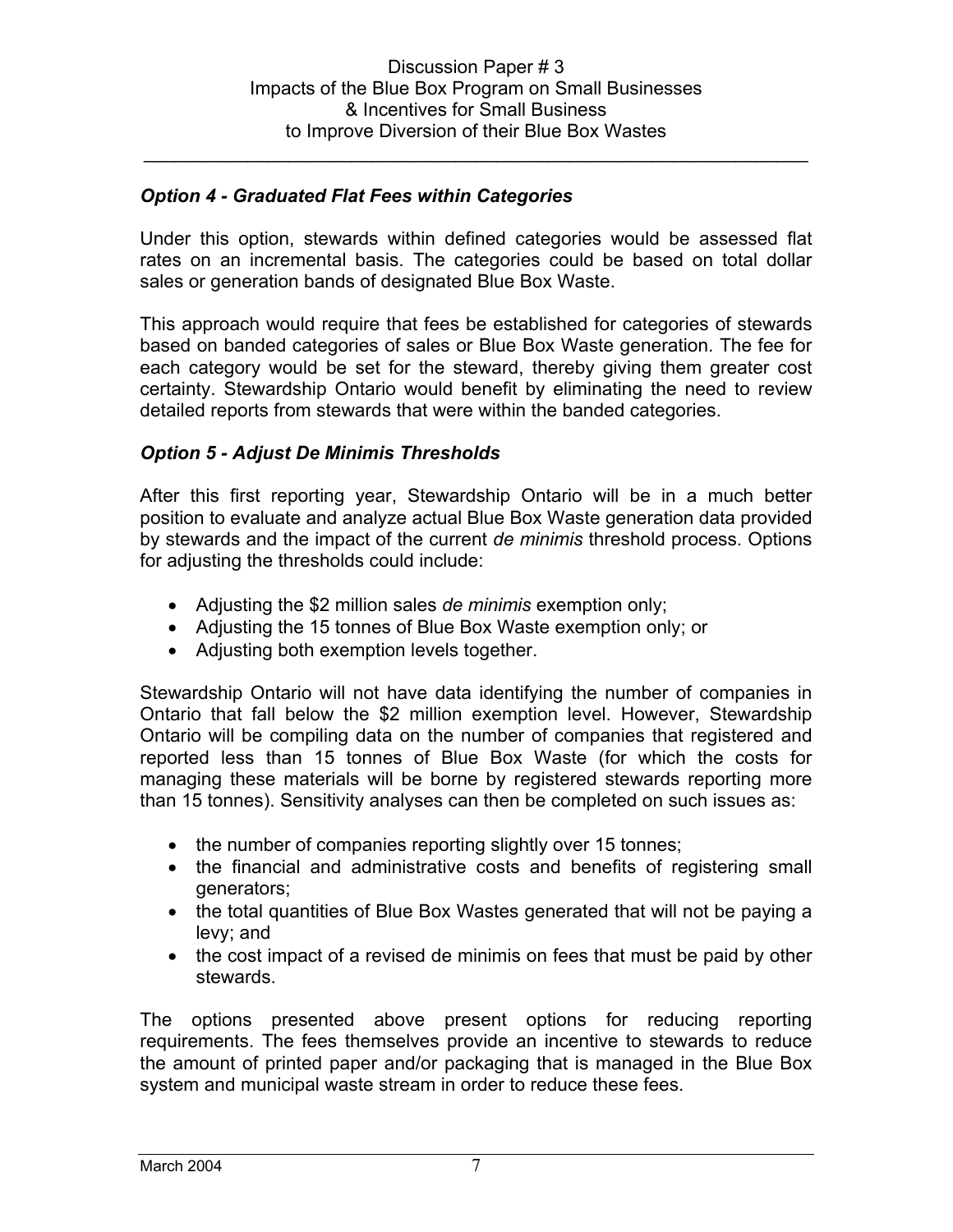### **3.0 Incentives for Small Business to Improve Blue Box Waste Diversion**

A letter from the Minister dated December 22, 2003 requested that WDO undertake further analysis on incentives for the small business community to improve diversion of their Blue Box Wastes in order to reduce their costs. While this Discussion Paper identifies some possible options for promoting increased recovery of Blue Box Wastes from the small business sector, whether these options would reduce costs for any particular company is a function of many factors including:

- materials available for recovery;
- the quantities of materials generated;
- financial arrangements in place for managing company wastes; and
- diversion rates achieved.

Insufficient baseline data related to the current costs of small business are available to estimate the potential cost savings that may be achieved for the Ontario small business sector from these initiatives.

### **Option 1: Provide Information, Promotional Material and Technical Assistance for Small Businesses**

Existing organizations (WDO, Canadian Federation of Independent Businesses, Retail Council of Canada, Stewardship Ontario, Ministry of the Environment, etc) could be provided with resources to support an outreach program specifically to meet the needs of small businesses. Support efforts could include providing technical information on opportunities to reduce and recycle Blue Box Wastes, promote the importance of waste reduction and recycling to the company and to the province as a whole and provide practical case studies of success stories in representative small businesses.

This approach would rely on tapping into the entrepreneurial energies of small businesses to take direct action with a minimum of intervention.

#### **Option 2: Provide Financial Incentives/Rewards for Waste Diversion**

The most direct form of incentive that could be provided to Ontario small businesses is a rewards/recognition and/or financial incentives program. This could take the form, for example, of adding a stronger small business recognition program to the Recycling Council of Ontario's annual awards program or it could be a new initiative under the auspices of the Ministry of the Environment or Stewardship Ontario. There are precedents for this type of initiative, particularly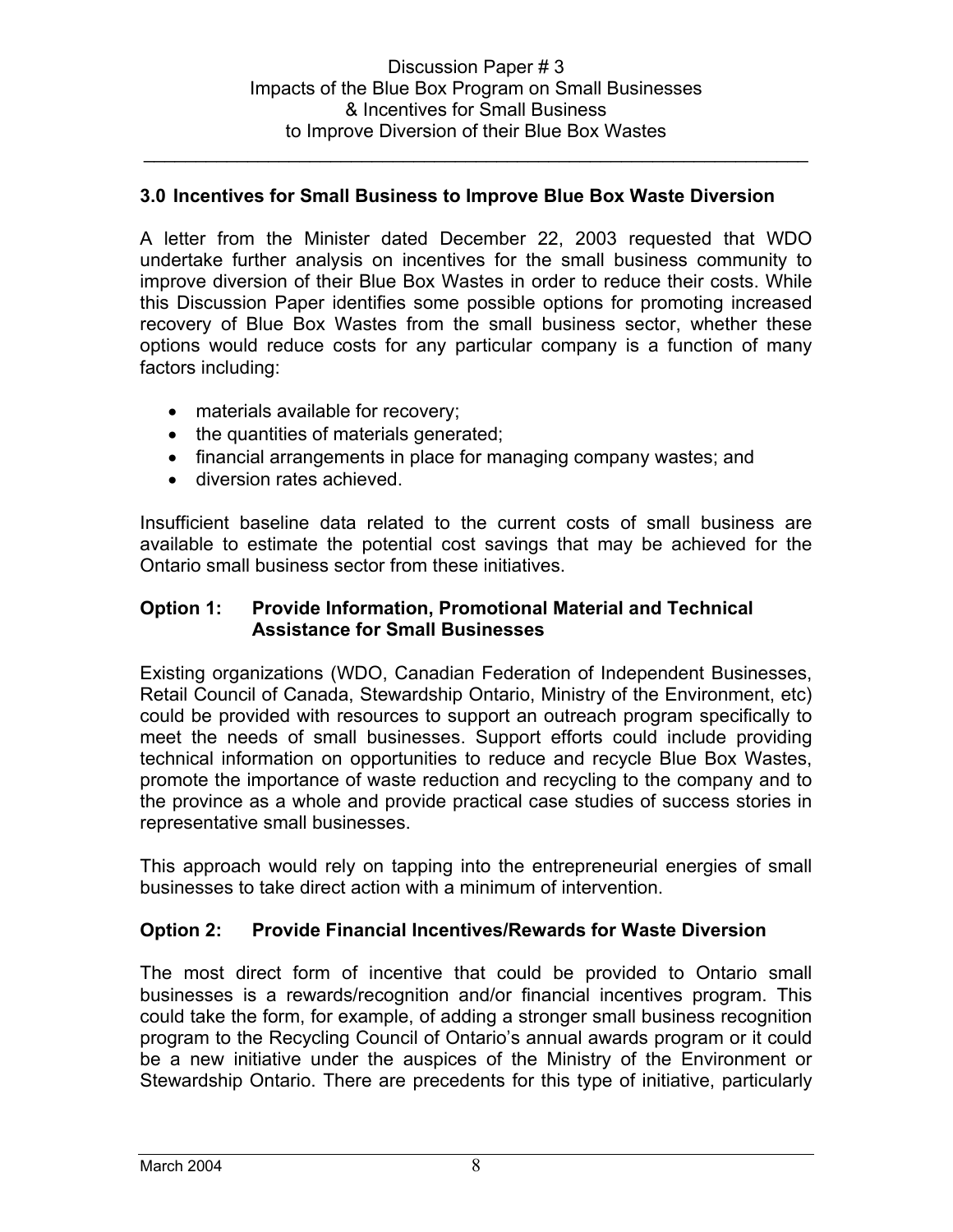at the federal level in the area of energy conservation for grants to support innovative waste diversion projects.

\_\_\_\_\_\_\_\_\_\_\_\_\_\_\_\_\_\_\_\_\_\_\_\_\_\_\_\_\_\_\_\_\_\_\_\_\_\_\_\_\_\_\_\_\_\_\_\_\_\_\_\_\_\_\_\_\_\_\_\_\_\_\_\_

Although it's not an incentive, it should also be noted that the Ministry of the Environment's existing regulations that require waste and packaging audits and designate materials to be recycled from the business sector in Ontario could be modified to extend to the small business sector (i.e. the current regulations apply only to larger companies). Such an initiative would require increased enforcement expenditures on the part of the province and may create an administrative burden for small businesses.

# **Option 3: Expand the BBPP to Include Blue Box Wastes from Small Businesses**

WDO's 2002 Datacall reported that about 66 of the 195 residential recycling programs collecting Blue Box Waste in Ontario also collect or process material from (primarily) small generators in the industrial, commercial and institutional (IC&I) sectors. Under the current BBPP rules, Blue Box Wastes managed outside of the municipal residential waste management system are not assessed fees by Stewardship Ontario and municipalities are not eligible for Stewardship Ontario funding for recovering these materials. The WDO Datacall does, however, track this information and provides some insight as to what Blue Box Wastes are potentially recoverable from this sector.

In total, these 66 programs serviced over 64,000 IC&I Blue Box stops. Twentyseven percent of these stops were in Toronto, which reported a total of 13,985 tonnes of Blue Box Wastes recovered (about 65% of this material was Old Corrugated Cardboard (OCC) and glass [primarily liquor] or approximately 10% of the quantity collected by Toronto from the residential sector). The two next largest programs were about 7,000 stops in the City of Hamilton and about 5,500 tonnes collected in the Region of Niagara (which represents about 20% of their residential Blue Box tonnage). The 66 municipal programs collected and/or processed slightly more than 48,000 tonnes of IC&I Blue Box materials in 2002 (more than 50% of this is OCC; 23% is newspapers and 15% liquor glass).

Based on this preliminary information, it has been estimated that 30,000 to 40,000 tonnes of Blue Box material might be available from the small business sector in Ontario. As noted above, this tonnage, however, is not currently assessed fees by Stewardship Ontario and is not eligible for funding under the current BBPP rules. Any initiative in this area would also need to consider the role and tracking requirements related to private sector Blue Box service provision to small businesses.